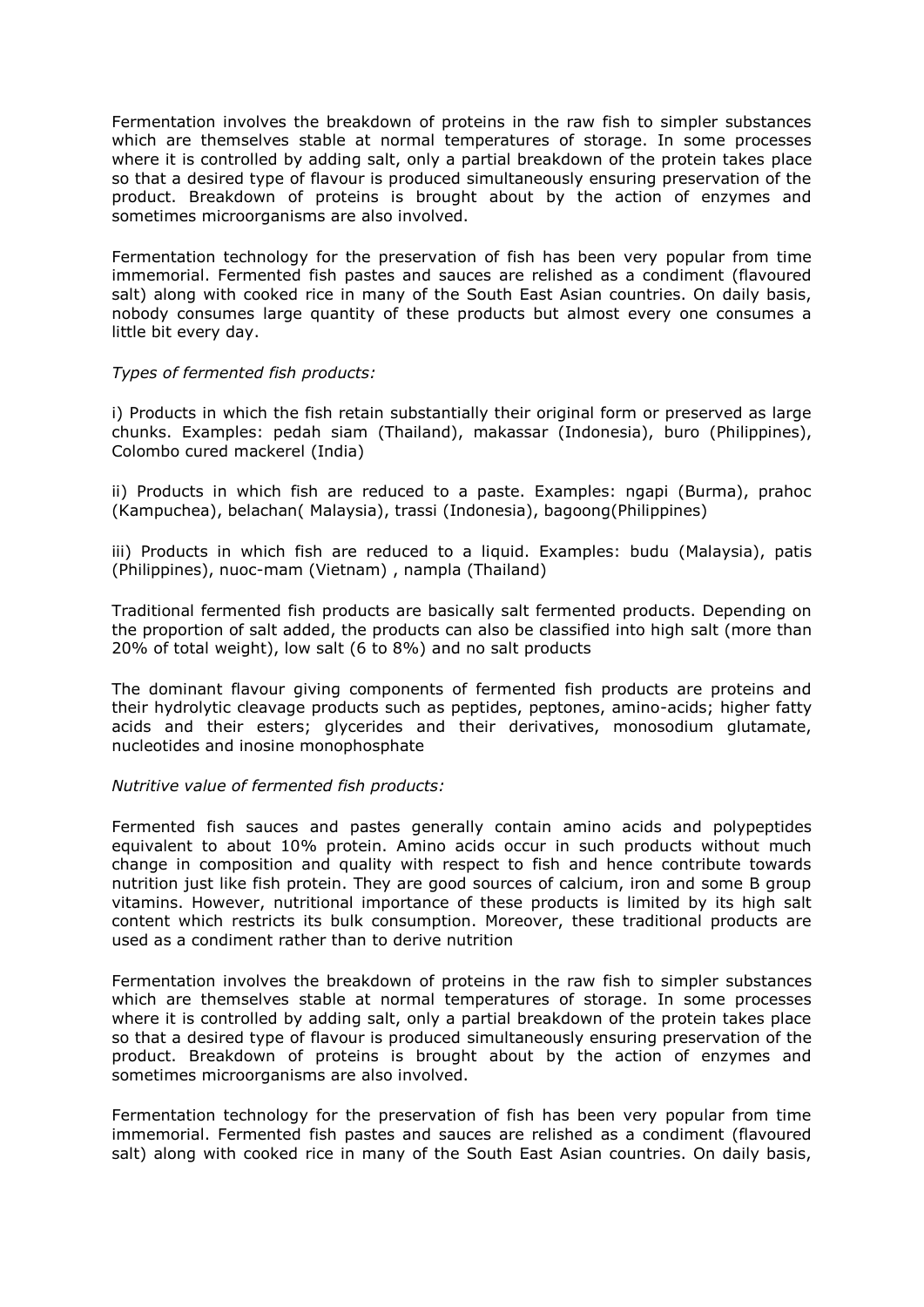nobody consumes large quantity of these products but almost every one consumes a little bit every day.

## *Types of fermented fish products:*

i) Products in which the fish retain substantially their original form or preserved as large chunks. Examples: pedah siam (Thailand), makassar (Indonesia), buro (Philippines), Colombo cured mackerel (India)

ii) Products in which fish are reduced to a paste. Examples: ngapi (Burma), prahoc (Kampuchea), belachan( Malaysia), trassi (Indonesia), bagoong(Philippines)

iii) Products in which fish are reduced to a liquid. Examples: budu (Malaysia), patis (Philippines), nuoc-mam (Vietnam) , nampla (Thailand)

Traditional fermented fish products are basically salt fermented products. Depending on the proportion of salt added, the products can also be classified into high salt (more than 20% of total weight), low salt (6 to 8%) and no salt products

The dominant flavour giving components of fermented fish products are proteins and their hydrolytic cleavage products such as peptides, peptones, amino-acids; higher fatty acids and their esters; glycerides and their derivatives, monosodium glutamate, nucleotides and inosine monophosphate

### *Nutritive value of fermented fish products:*

Fermented fish sauces and pastes generally contain amino acids and polypeptides equivalent to about 10% protein. Amino acids occur in such products without much change in composition and quality with respect to fish and hence contribute towards nutrition just like fish protein. They are good sources of calcium, iron and some B group vitamins. However, nutritional importance of these products is limited by its high salt content which restricts its bulk consumption. Moreover, these traditional products are used as a condiment rather than to derive nutrition

### **Byproducts**

Fish processing and filleting industries turn out large quantities of fishery waste which are good sources of high quality protein, fat minerals etc. The shellfish processing industry is also a major source of waste comprising of head and shell. The proper disposition of such fish and fishery waste is achieved by processing these wastes into different products intended for human consumption, animal nutrition or industrially useful products. These are generally termed as byproducts.

## Fishmeal

- Fishmeal is a highly concentrated nutritious feed supplement consisting of high quality protein, minerals, vitamins of B group and other vitamins and other unknown growth factors. It is produced by cooking, pressing, drying and grinding the skeletal remains along with the adhering proteinaceous tissues of fish from filleting or canning operations or by processing whole miscellaneous fish mainly caught along with prawns, which include Jew fish, Sole, Silver bellies, Ribbon fish and the like.
- The composition of fishmeal differs considerably due to the variations in the raw materials used and in the processing methods and conditions employed. Fishmeal is rich in all essential amino acids, B group vitamins and minerals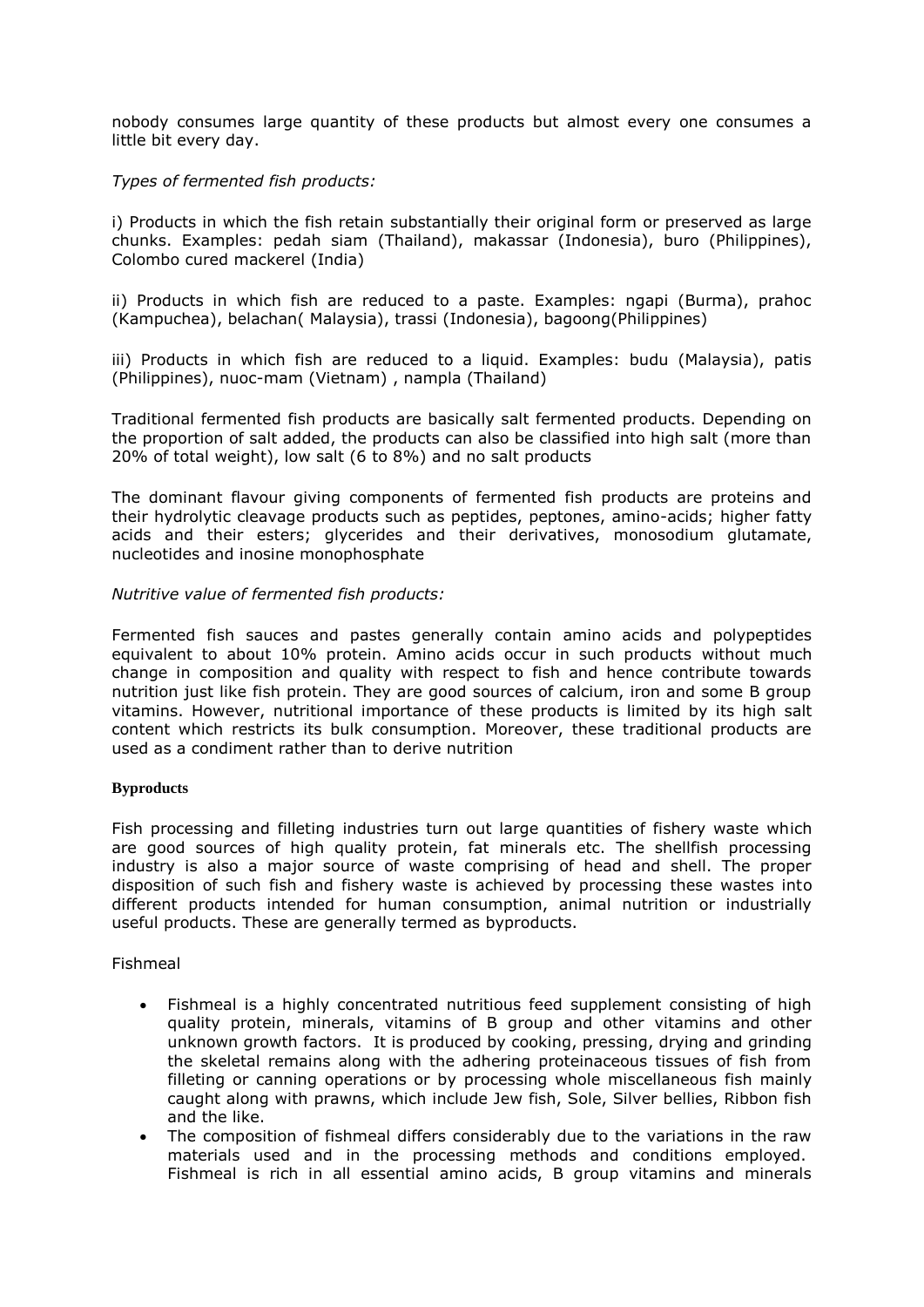particularly phosphorous and calcium and therefore finds an important place as a feed supplement for poultry and cattle.

- The main raw material for fishmeal is the abundant but sporadic catches of oil sardine on the West Coast. In addition to this the fishmeal plants also draw some of the miscellaneous fishes like silver bellies, flat fish, ribbon fish, juveniles of some commercially important fishes, wastes from fish canneries etc. as raw materials for fishmeal and oil production.
- Traditional fishmeal production in India was from the sun-dried fish collected from various drying centers all along the coast and the product was chiefly used as manure. Better quality fishmeal has been a prominent item of export from the very beginning of this industry. The importance of improving the quality for better use was felt and the Ministry of Food and Agriculture has, as early as in 1959, laid specifications regarding the quality of fishmeal. Later the Indian Standards Institution has brought out the Indian Standards Specification (IS: 4307-1967) for fishmeal as livestock feed for facilitating proper quality control.

### **Manufacturing process**

Fish can be reduced to fishmeal by two general processes:

• Dry-rendering.

Dry-rendering or dry-reduction process is suitable only for lean or non-oil fish such as silver bellies, Jew fish, sciaenids, ribbon fish, sole, anchoviella, carcasses of shark etc., fish offal and filleting waste. In this process if the quantity of fish processed is very small, it is dried to a moisture content of 10% and pulverised. If the quantity to be handled is sufficiently large a steam-jacketed cooker-dryer equipped with power driven stirring device is used. Sometimes, if the size of fish is comparatively large a coarse grinding is also done before being fed into the cooker-drier. The cooker drier may be operated at atmospheric pressure or under partial vacuum.

Being a batch operation the process will have only limited capacity and labour costs will be high. However, the water-soluble materials are retained in the meal. It has the additional advantage for changing the operating conditions like cooking time and temperature depending on the raw material handled.

• Wet-rendering.

#### **Wet-rendering**

Wet-rendering or wet reduction process is normally applied to fatty fish or offal where simultaneous production of fishmeal and fish body oil is envisaged. The process consists of grinding, cooking to soften the flesh and bones and to release the oil, pressing to expel the liquor and oil, fluffing the press cake, drying, grinding and packing the meal, centrifuging the press liquor to remove suspended particles and to separate oil and concentrating the stick water. The process requires elaborated equipment and is normally a continuous one and therefore adaptable to the reduction of large quantities of fish.

In a continuous wet reduction process the coarsely ground or fresh raw fish or offal is passed through a stationery horizontal cylindrical cooker by means of a screw conveyor at a predetermined rate. Steam is admitted into the cooker through a series of jets. While the cooked mass is pushed forward by the conveyor the expressed liquid is allowed to drain through a screen on the bottom half of the cylinder. The cooked mass is passed through a continuous screw press. The press cake is fluffed and dried to a moisture content about 8%. The suspended fishmeal present in the press liquor is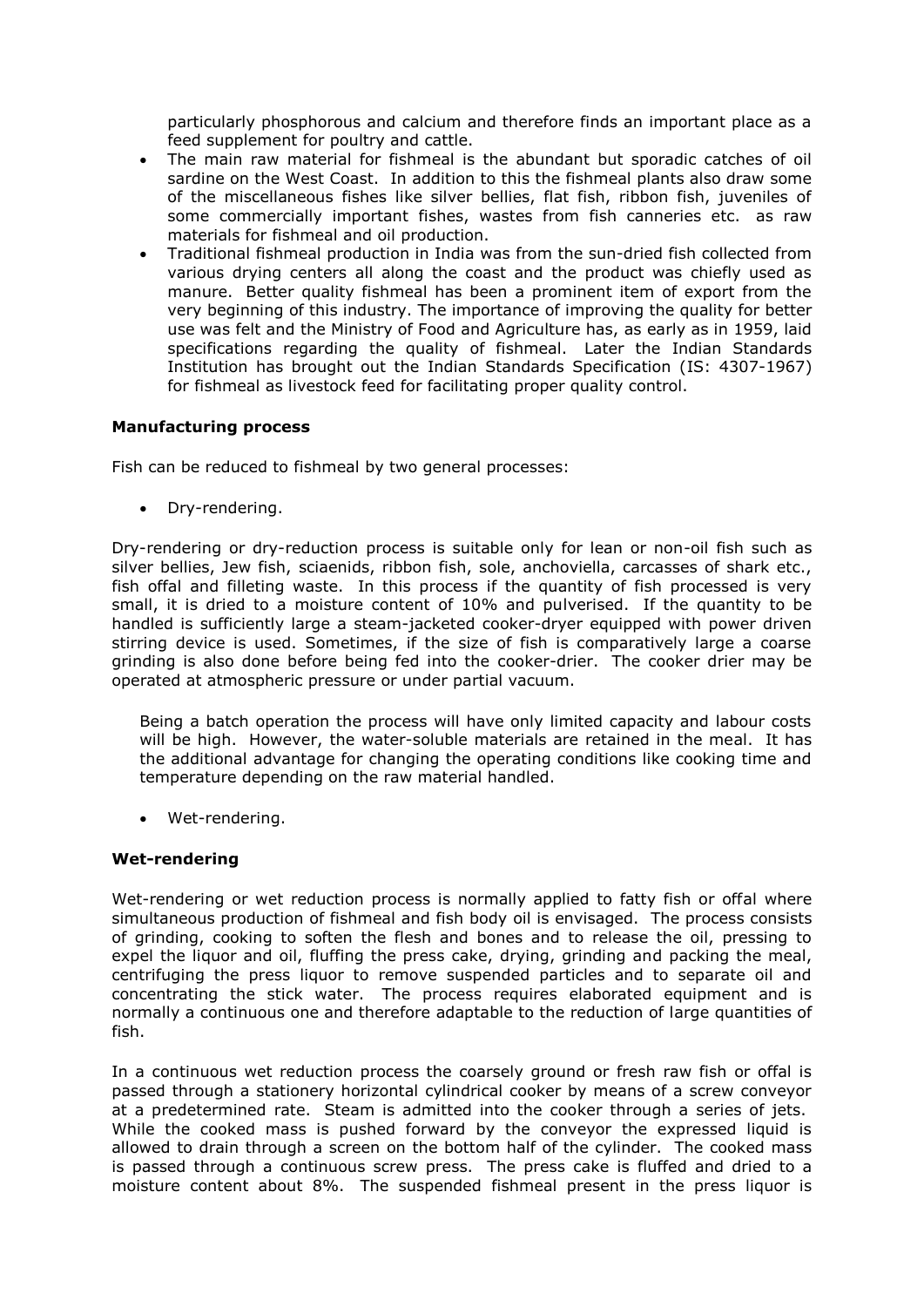separated by centrifugal sedimentation and the oil by centrifugation or other conventional methods.

### **Fish liver oil**

From time immemorial fish liver oils were used for the treatment of vitamin A & D deficiency diseases. The therapeutic values of fish liver oil was discovered in the 18th century and fish liver oil became a common medicinal product. Both vitamin A and D are found in certain fish liver oils. The most important fish liver oils are obtained from cold, haddock and shark. Halibut and Tuna livers are also rich sources of vitamin A & D. The weight of liver, fat content and presence of vitamins are dependent on a number of factors like species, age, sex nutritional status stage of spawning, and area from where it is caught.

In Cod (Gadus collarius), Coal fish (Pollahius vireus), and Haddock (Melanogramms aenglefinus), the weight of liver normally amount to 4 to 9% of the whole fish and livers contain about 45% to 67% oil. The species of shark such as dog fish (Squalus acanthias), Greenland shark (Somniosus microcephalus) and basking shark (Certorhinu maximus) have large fatty livers weighing up to  $10 - 25%$  of the whole fish containing 60 – 75% oil. But halibut, tuna and whale have 1 % liver having 4 to 25% oil with high vitamin A & D potency.

Elasmobranch fishes, Sharks, Skates and Rays constitute a good percentage of the total marine landings in India. Of these, sharks possess commercial importance owing to their liver oil content. Sharks are available in the east and west coasts of India and their size vary from 25 cm to about 600 cm. Of the 37 species of sharks available in Indian waters, only certain varieties, viz. Tiger shark, black fin shark, hammer headed shark and saw fish, are commercially important, and yield liver oil with vitamin A content. The potency of vitamin A has been reported from 1000 to 3,53000 International Units per gram and oil content up to 80% weight of liver. With decreasing fat content, the colour of liver changes from yellow to brown and texture from soft to firm. In India a shark liver oil factory was in existence at Calicut in 1854 which had to be closed down due to competition from imported cod liver oil. The industry was revived in 1940 with the establishment of a shark liver oil extraction unit at Calicut by the Govt. of Madras. The industry again is facing another set back with the introduction of synthetic vitamin A. Present trend is that shark liver oil is valued for highest unsaponifiable matter in the form of squalene which is present in the liver of certain species of deep sea shark. Apart from liver oils, shark fins and teeth are also items of commercial importance.

Depending on the oil content and vitamin A potency fish livers are generally classified into three groups:

- Low oil content  $-$  High vitamin A potency
- High oil content Low vitamin A potency
- High oil content  $-$  High vitamin A potency

## **Preservation of livers for oil extraction**

The fish is to be eviscerated and livers processed as quickly as possible, especially in warm climates to obtain high quality, light coloured oil with good flavour and odour having minimum free fatty acids (FFA). The FFA content of good quality liver oil should be less than 1%. The spoilage of livers may be

- Chemical spoilage causing rancidity
- Biochemical spoilage caused by enzymes
- Microbial spoilage resulting in fermentation or putrefaction.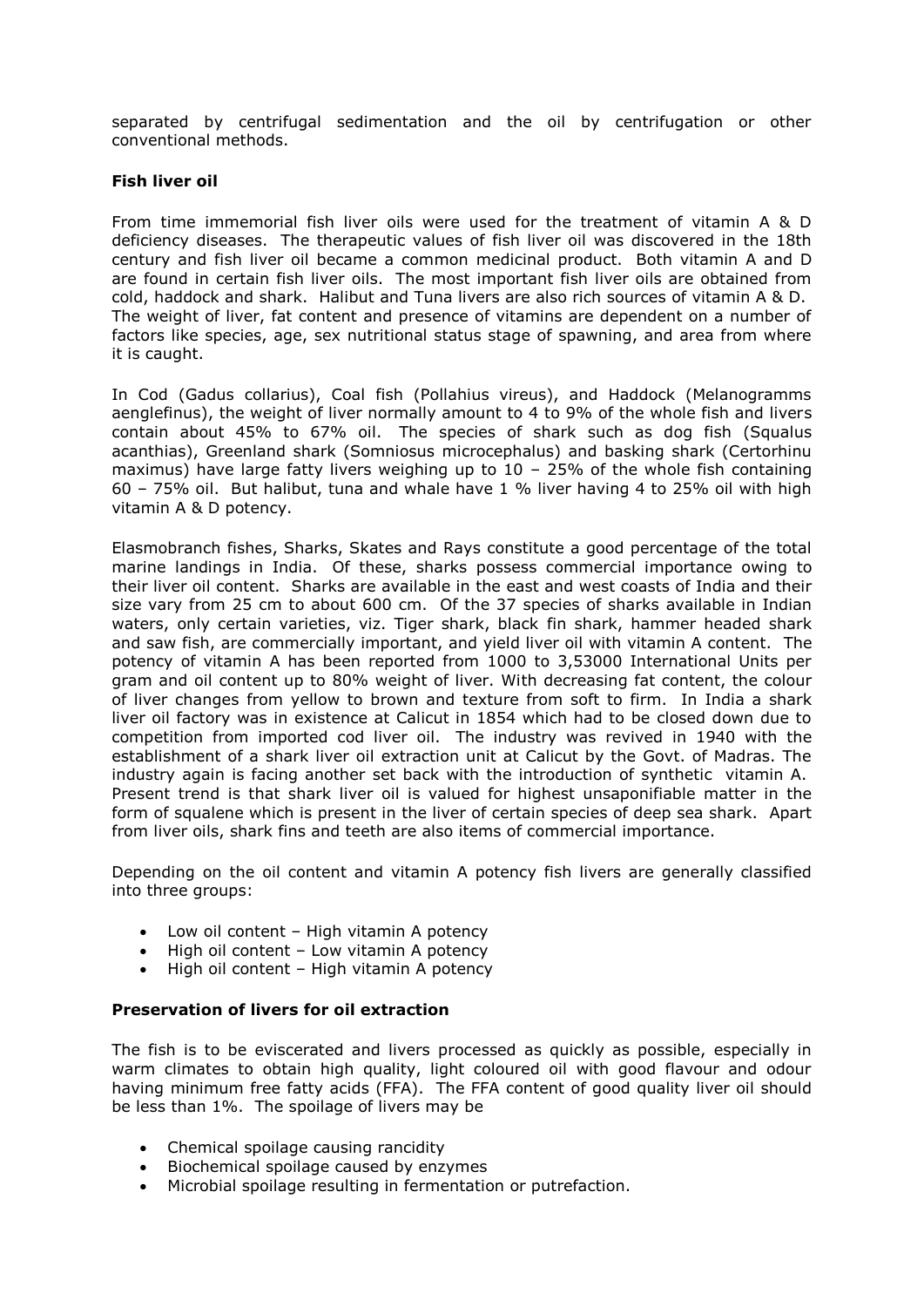Before processing, the livers should be freed from gall bladders and other visceral matter and washed to remove slime.

## **Processing**

The processing procedures of fish livers without affecting the quality of the oil extracted can be summarised as:

- Steaming
- Solvent extraction and
- Alkali/ednzyme acid digestion.

The process selected should depend on the vitamin and oil content of the livers. Depending on the oil content and vitamin A potency., fish livers are generally classified into three groups as :

**High Oil – Low Vitamin A Livers :** In such livers the large volume of oil present acts as a solvent for vitamin A thereby facilitating the extraction. The method of heating the fish livers with steam, either directly or indirectly was employed for extraction. Cooking results in the thermal rupture of the cells and releases the oil. If heated indirectly in steam jacketed kettles, it should be stirred mechanically to facilitate digestion.

**Low Oil –High Vitamin A Livers :** For such livers which maintain only very low oil but high potency vitamin the direct or indirect steaming procedure will not release the oil without degradation of vitamin A. In such cases the protein is digested and solubilized to release the enclosed oil and vitamin A or a solvent is used to extract the oil. The different methods of digestion employed are:

- Alkali digestion
- Enzyme and alkali digestion
- Acid digestion.

Mild alkali digestion is the easiest and most general practice followed in many establishments. The process involves addition of  $1 - 2\%$  by weight sodium hydroxide or 2 to 5% sodium carbonate to the disintegrated livers and heating to 80-90° C with live steam while stirring. This results in the release of vitamin A and oil from the cell. The digested liquor is centrifuged while hot, to separate the oil.

Livers with very low oil content which do not yield their oil directly are minced and covered with any suitable oil and heated, with stirring, to extract the oil soluble vitamins and centrifuged. The process is repeated for further recovery of oil and vitamins.

Heating the livers with steam applied either directly or indirectly has been generally employed for the large scale extraction of oil. For this purpose various processes/equipment are used in different countries, the important among them being (1) Malbu cooker (North Cape Cooker),j (2) Lofoten and Finmark Cooker (3) Scholotterhose vacuum Cooker (4) Titan Plant (5) Delaval Process. All these equipment and processs are for large scale extraction of oil and are expensive.

# **For small scale and cottage scale extraction of good quality liver oil, the following method may be adopted:-**

The livers are chopped into small pieces. They are then mixed with  $\frac{1}{2}$  to 1 part of water and heated in a cooking vessel described in the extraction of fish body oil to a temperature of 80-90°C for one hour. The mixture is stirred well and heating controlled